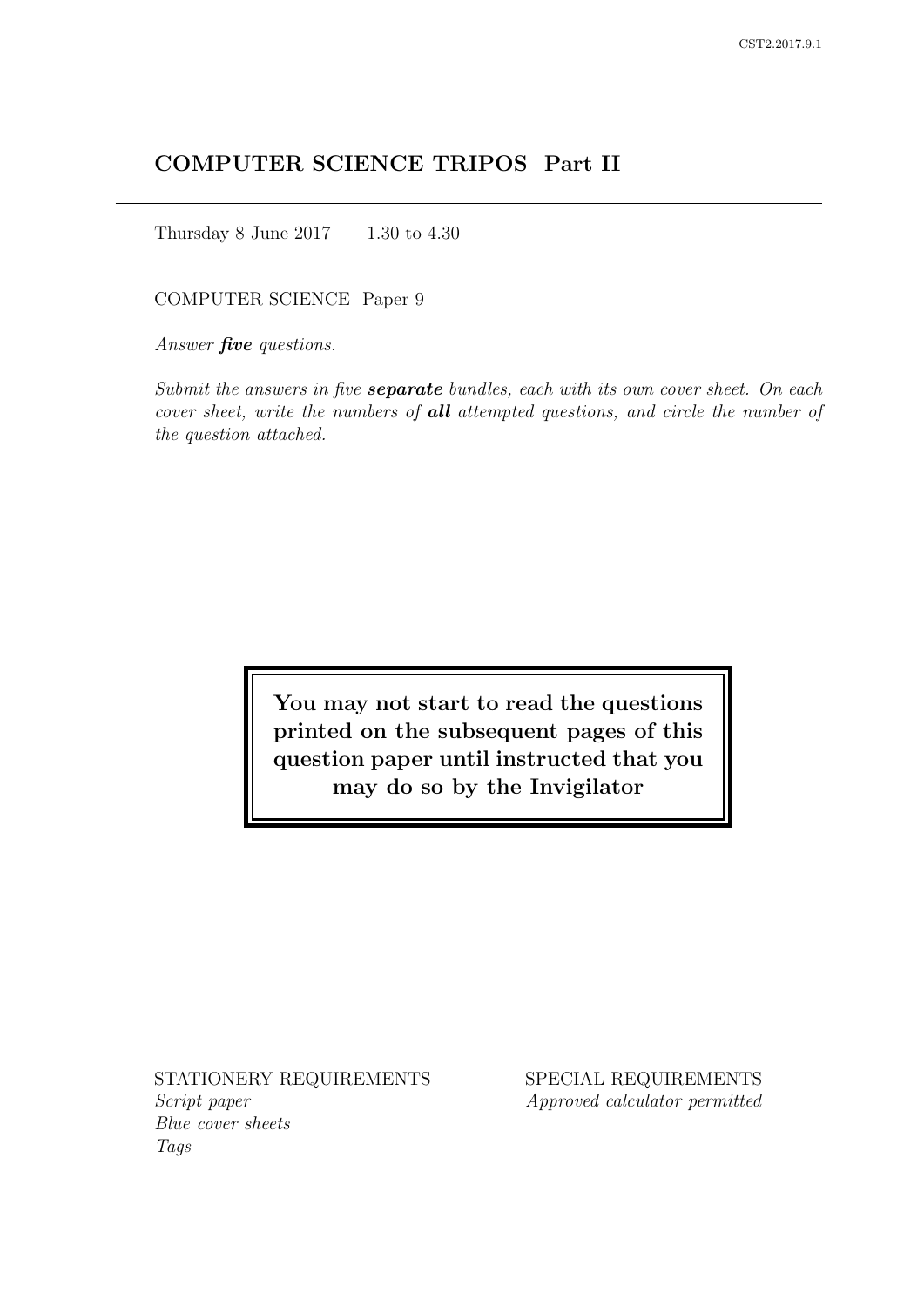#### 1 Advanced Algorithms

(a) Give two examples of greedy algorithms and state their approximation ratios.

[4 marks]

- (b) Consider the Centre Selection Problem, defined as follows. The input consists of *n* points  $p_1, p_2, \ldots, p_n$  in a metric space, and an integer  $k > 0$ . The goal is to find k centres  $C = \{c_1, c_2, \ldots, c_k\}$  (not necessarily from among the n points) so that  $r(C) = \max_{1 \leq i \leq n} \text{dist}(p_i, C)$ , where  $\text{dist}(p_i, C) = \min_{1 \leq j \leq k} \text{dist}(p_i, c_j)$ , is minimised.
	- (i) Consider the standard greedy approach: solve the problem optimally for  $k = 1$  and then extend the solution to larger values of k by adding the optimal point to the current solution. Why is this likely to give a poor result? [4 marks]
	- (*ii*) Consider the following algorithm to solve the Centre Selection Problem:

Let C be the empty set Repeat k times Select a point  $p_i$  with maximum distance dist( $p_i$ ,C) Add point p\_i to the set C Return C

Derive a lower bound for this algorithm on the minimum pairwise distance among the chosen centres  $C$ .  $[4 \text{ marks}]$ 

- (*iii*) Give an upper bound, as tight as possible, on the approximation ratio of the algorithm in part  $(b)(ii)$ . [2 marks]
- $(iv)$  Give a detailed analysis in order to justify your answer for part  $(b)(iii)$ . *Hint*: Exploit the lower bound derived in part  $(b)(ii)$  in order to construct disjoint balls around the centre points. [6 marks]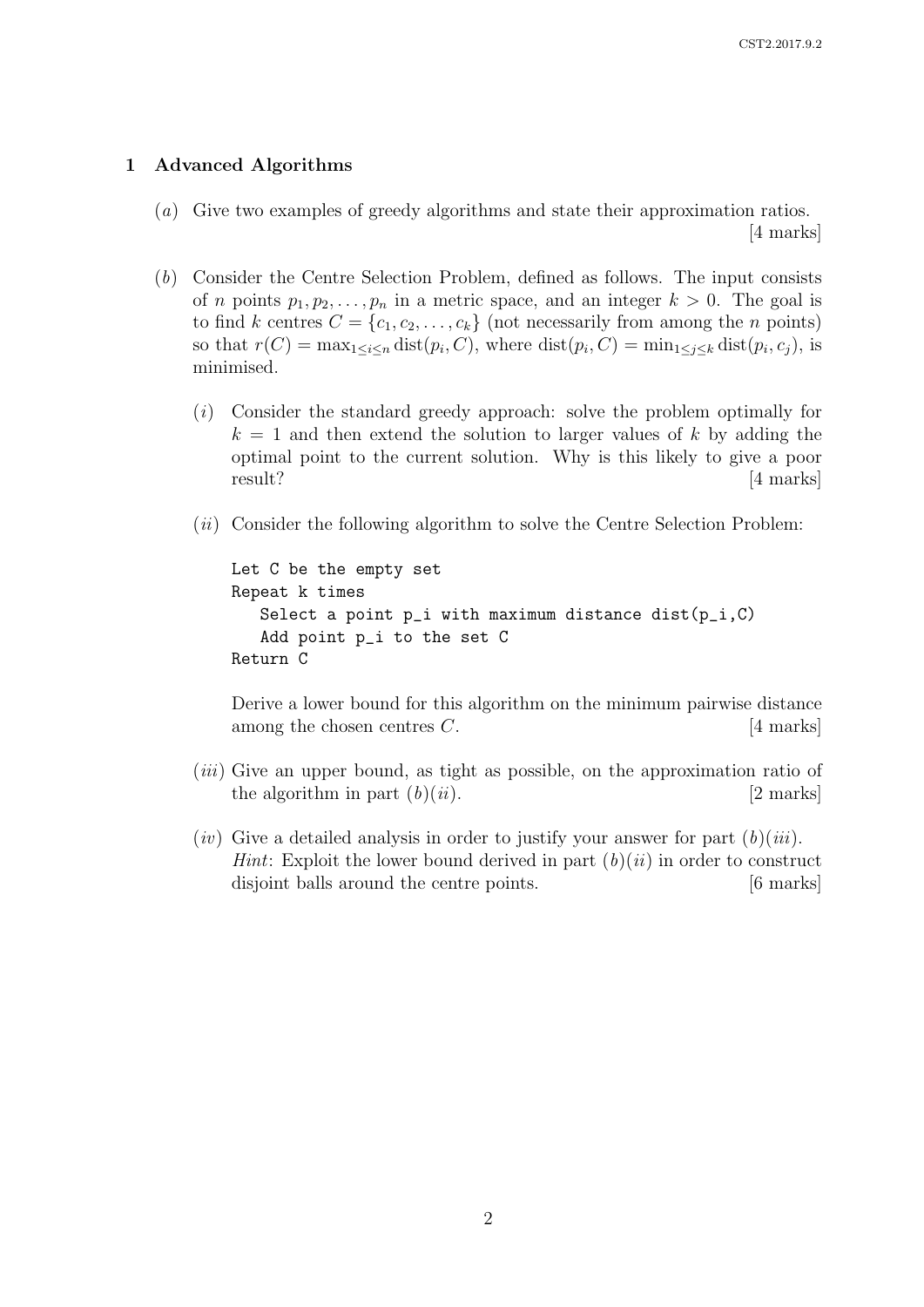## 2 Bioinformatics

- (a) For problems involving hidden Markov models (HMM), when would you use the Baum-Welsh algorithm and when the Viterbi algorithm and why? [6 marks]
- (b) Discuss how a sequence alignment might be evaluated statistically, illustrating your answer with an example. [6 marks]
- (c) What is the condition for fitting a phylogenetic tree to a matrix? [2 marks]
- $(d)$  Discuss how to find matches in a genome sequence efficiently. [6 marks]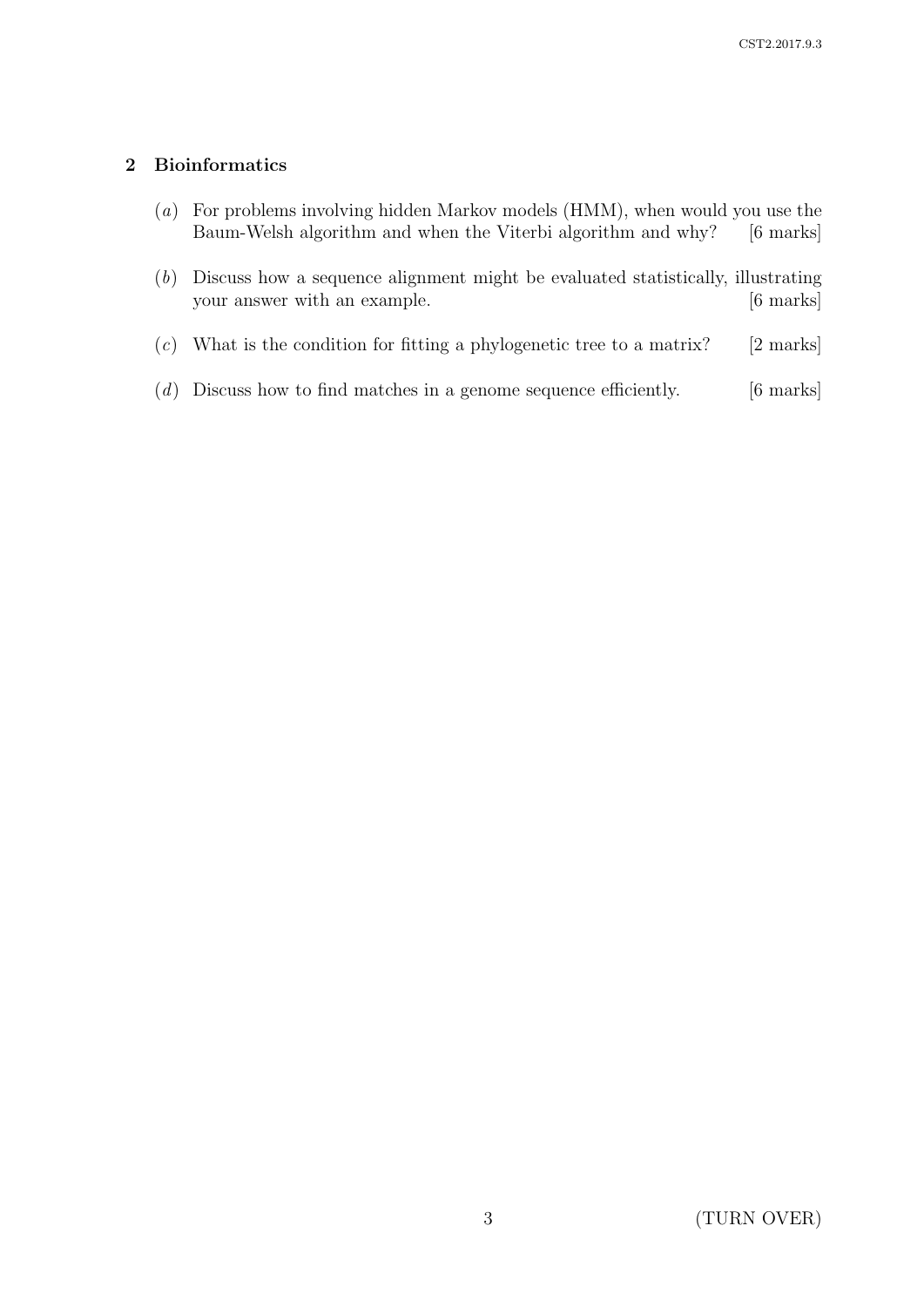### 3 Computer Systems Modelling

Consider the simulation of a simple server with an unspecified arrival process and and unspecified service distribution. Observations of when customers arrive into the queue, and when they complete service, are readily available. Service is strictly first-come-first-served.

- (a) As an initial step it is assumed that the arrival process is Poisson with arrival rate  $\lambda$ .
	- (i) Describe the inverse transform method for generating continuous random variables with specified distributions, assuming a source of random variables from  $U(0, 1)$ , that is, uniformly distributed on the interval  $[0:1]$ .

[5 marks]

- (ii) Apply this method to generate random variables representing the time intervals between arrivals. [3 marks]
- (iii) A student generates arrival events by dividing time into small intervals  $\Delta t$ such that  $\lambda \Delta t \ll 1$  and takes a sample u from  $U[0, 1)$ . If  $u < \lambda \Delta t$  then an arrival is generated, otherwise not. Is this a good way of generating Poisson arrivals with rate  $\lambda$ ? Explain your answer. [2 marks]
- (b) In order to investigate the arrival process, observations of arrivals into the system are gathered and stored as a sequence  $Y_1, Y_2, \ldots, Y_n$  of time intervals between arrivals.
	- (i) Given an assumption that the arrival process is Poisson, how could  $\lambda$  be estimated? [2 marks]
	- $(ii)$  How might one use the Kolmogorov-Smirnov test to test the hypothesis that the arrival process is Poisson? [8 marks]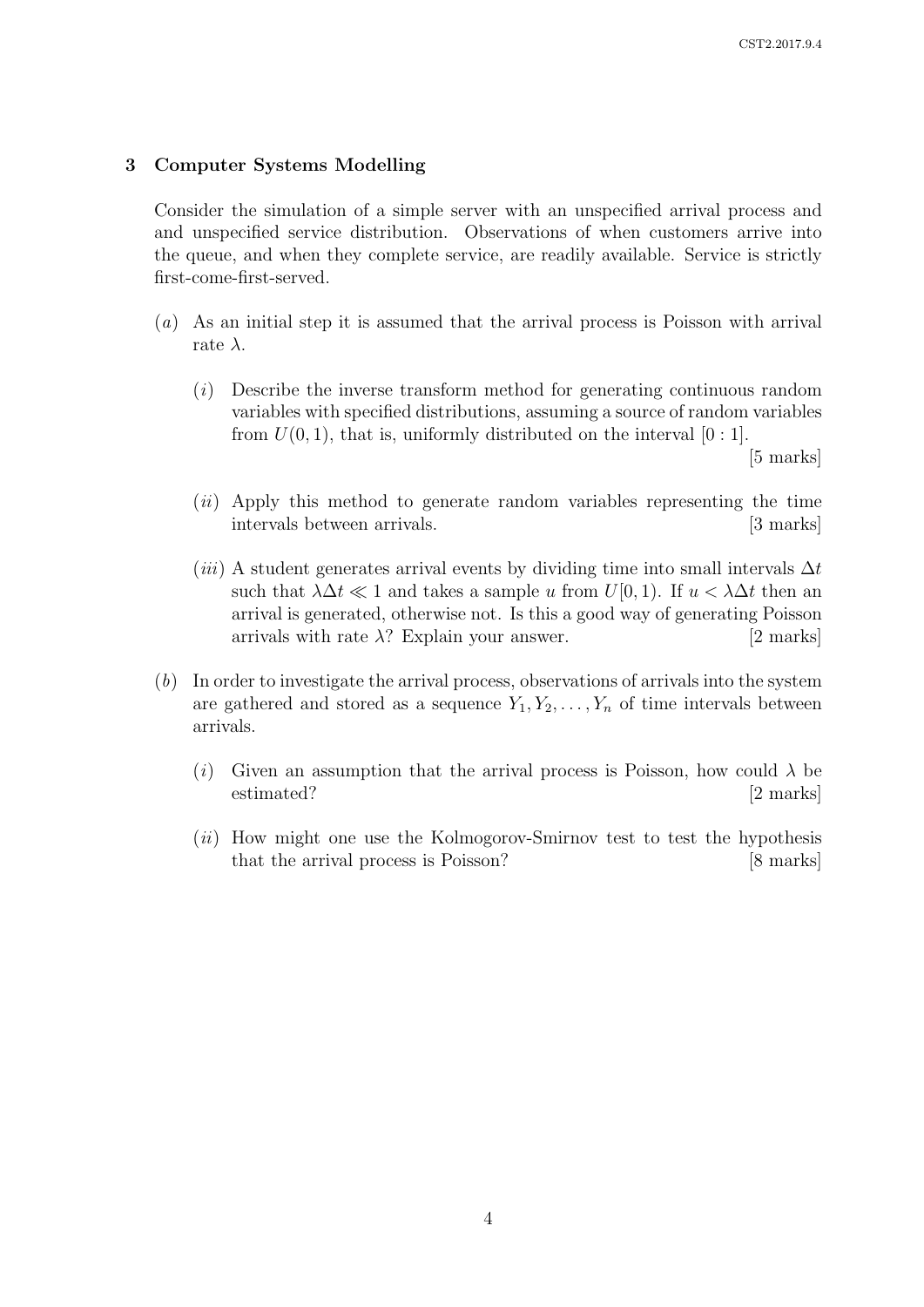## 4 Computer Vision

(a) Define the gradient vector field  $\vec{\nabla} f(x, y)$  over an image  $f(x, y)$ , and explain what makes it useful. Contrast its features and capabilities with the  $\nabla^2 G_{\sigma}(x, y)$ (Laplacian of a Gaussian) operator shown below. Identify their respective orders as differential operators, explain how they can be implemented, and discuss any neurobiological analogues for both. [8 marks]



- (b) Define a "hypercolumn" of neurones in the brain's primary visual cortex. Explain what are the main coding variables being spanned by a hypercolumn, roughly how many neurones it encompasses, how much of visual space it processes, and make a drawing of its architectural organisation. [7 marks]
- (c) Explain the Retinex Algorithm, starting with the problem it seeks to solve and why the problem arises. [5 marks]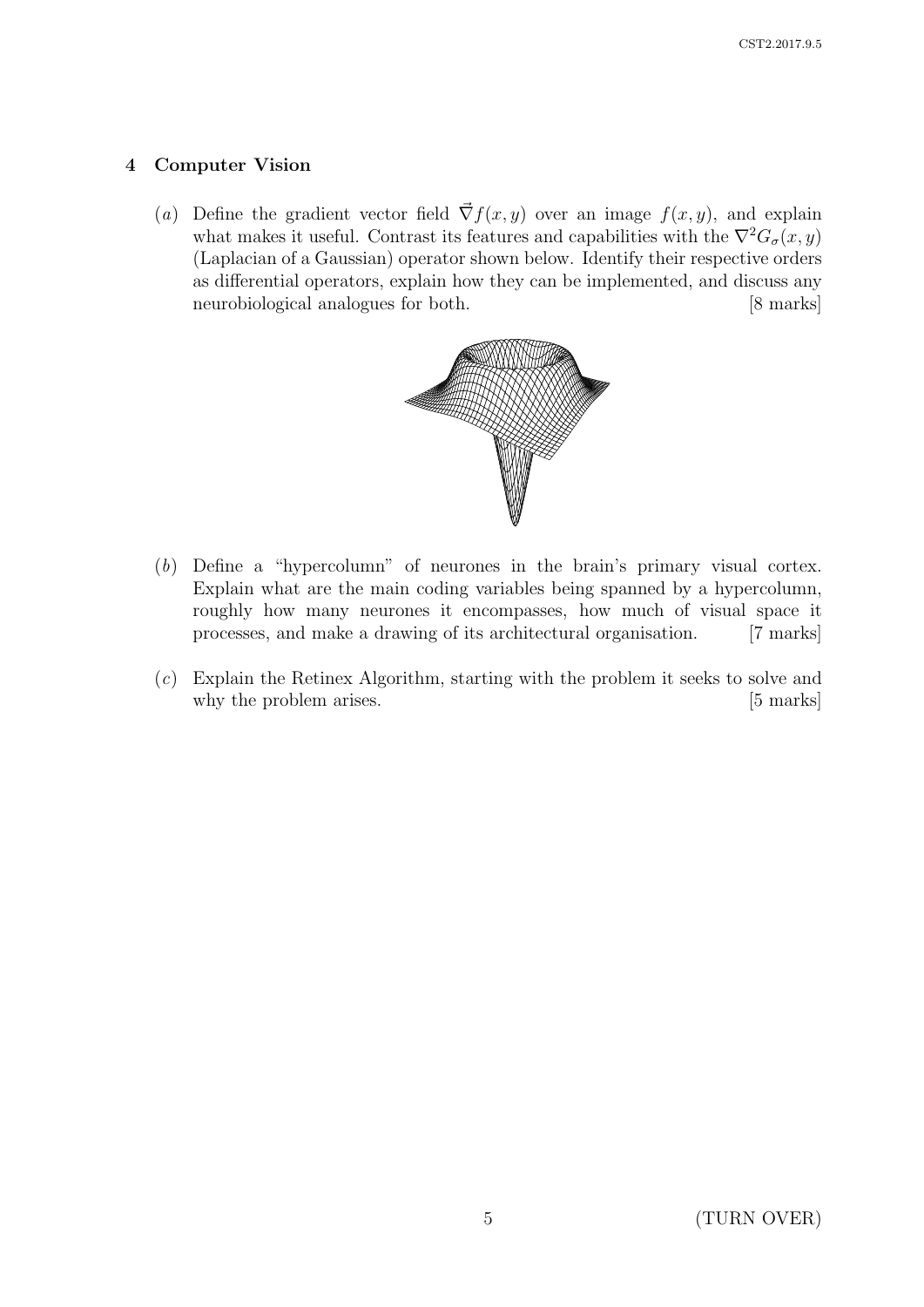#### 5 Denotational Semantics

 $(a)$   $(i)$  Give the grammar defining the PCF expressions that are values.

[2 marks]

- (ii) Prove or disprove that, for every PCF type  $\tau$ , there is a closed PCF expression that is not a value of type  $\tau$ . [2 marks]
- (b) (i) Define the contextual-equivalence relation  $M \cong_{\text{ctx}} N : \tau$  for pairs of closed PCF expressions  $M, N$  and a PCF type  $\tau$ . [2 marks]
	- (ii) Prove or disprove that

$$
(\text{fn } n : nat. n) \cong_{\text{ctx}} (\text{fn } n : nat.\text{succ}(\text{pred}(n))) : nat \rightarrow nat
$$

[2 marks]

(c) For every pair of closed PCF expressions  $M, N$  of type nat, let  $F_{M,N}$  be the closed PCF expression of type  $(nat \to nat) \to (nat \to nat)$  given by

> fn  $f : nat \rightarrow nat$ . fn  $n : nat$ . if  ${\bf zero}(n)$  then M else if  $zero(pred(n))$  then N else succ $(f(\text{pred}(n)))$

- (i) Give an explicit description of  $[\textbf{fix}(F_{M,N})] \in (\mathbb{N}_{\perp} \to \mathbb{N}_{\perp})$  in terms of  $[M], [N] \in \mathbb{N}_{\perp}$ . Justify your answer. [8 marks]  $[M], [N] \in \mathbb{N}_\perp$ . Justify your answer.
- (ii) Prove or disprove that there are closed PCF expressions  $M, N$  of type nat such that  $\mathbf{fix}(F_{M,N}) \cong_{\text{ctx}} (\mathbf{fn} \ n : nat.\ \mathbf{pred}(n)) : nat \to nat.$  You may use any standard results provided that you state them clearly. [4 marks]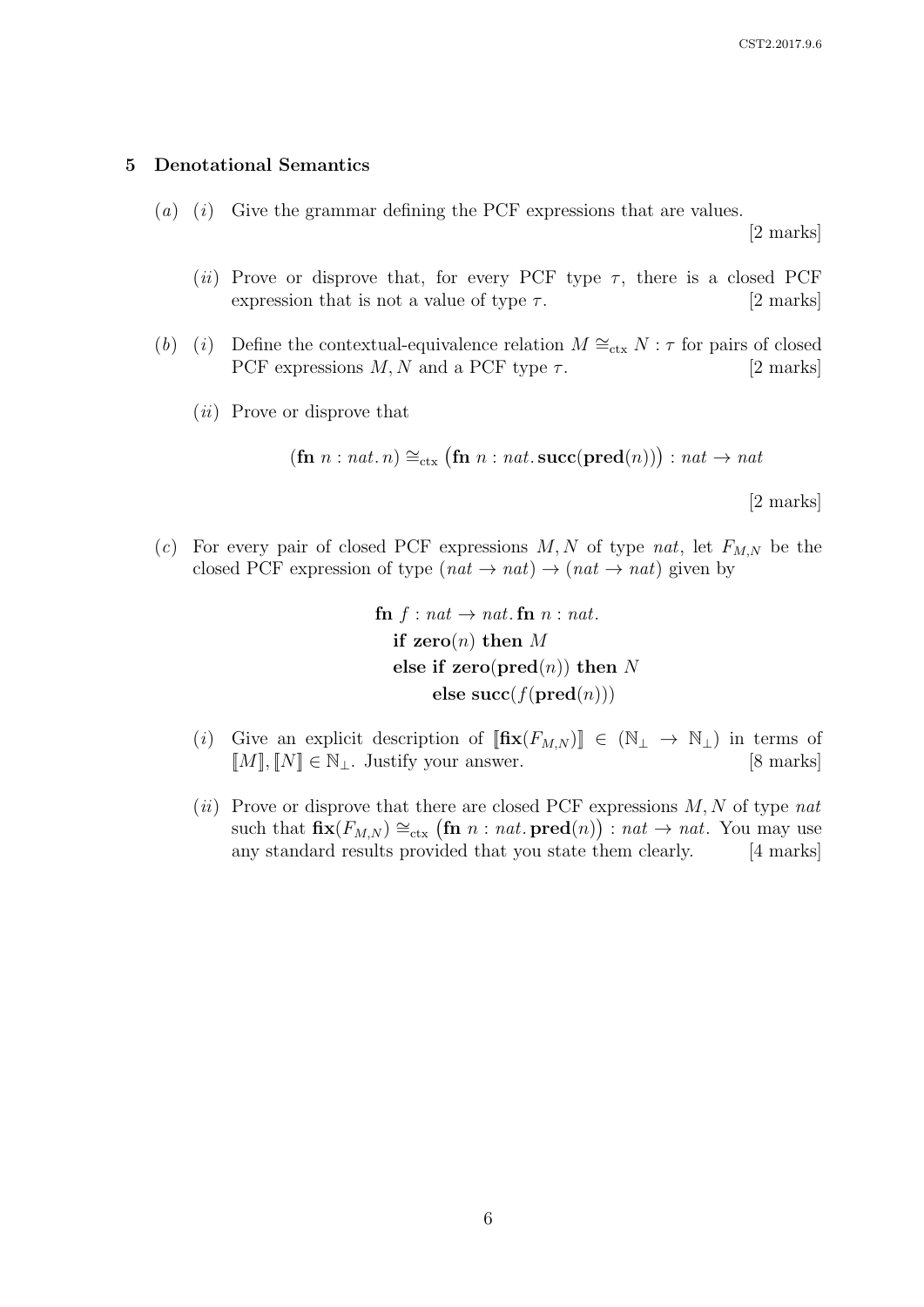#### 6 Digital Signal Processing

- (a) A discrete-time LTI filter can be described through the locations of zeros and poles in the z-transform  $H(z)$  of its impulse response. Consider an IIR filter of order 2 with  $H(c_1) = H(c_2) = 0$  and  $|H(z)| \to \infty$  for  $z \to d_1$  and  $z \to d_2$ .
	- (i) What is the z-transform  $H(z)$  of its impulse response? [2 marks]
	- (ii) What additional parameter (beyond  $c_1$ ,  $c_2$ ,  $d_1$ ,  $d_2$ ) is required to fully describe the impulse response of this filter? [1 mark]
	- $(iii)$  What is the magnitude of the discrete-time Fourier transform (DTFT) of the impulse response of this filter? [2 marks]
	- (iv) Under what condition on  $c_1, c_2, d_1$ , and  $d_2$  is the impulse-response of this filter real-valued? [2 marks]
- (b) The following plots show the magnitude of the DTFT of the real-valued impulse response of four different IIR filters:



The z-transform of each impulse response has two zeros and two poles. Each zero or pole is at one of these 12 possible locations:  $e^{\pi jk/4}$  with  $k \in \{0, \ldots, 7\}$ or  $0.6 \pm 0.6$ j or  $-0.5 \pm 0.5$ j.

For each filter, state the location of both zeros and both poles. Explain the reasoning behind your choice. [8 marks]

(c) What is the z-transform  $H(z)$  of the impulse response of the following filter? [5 marks]



7 (TURN OVER)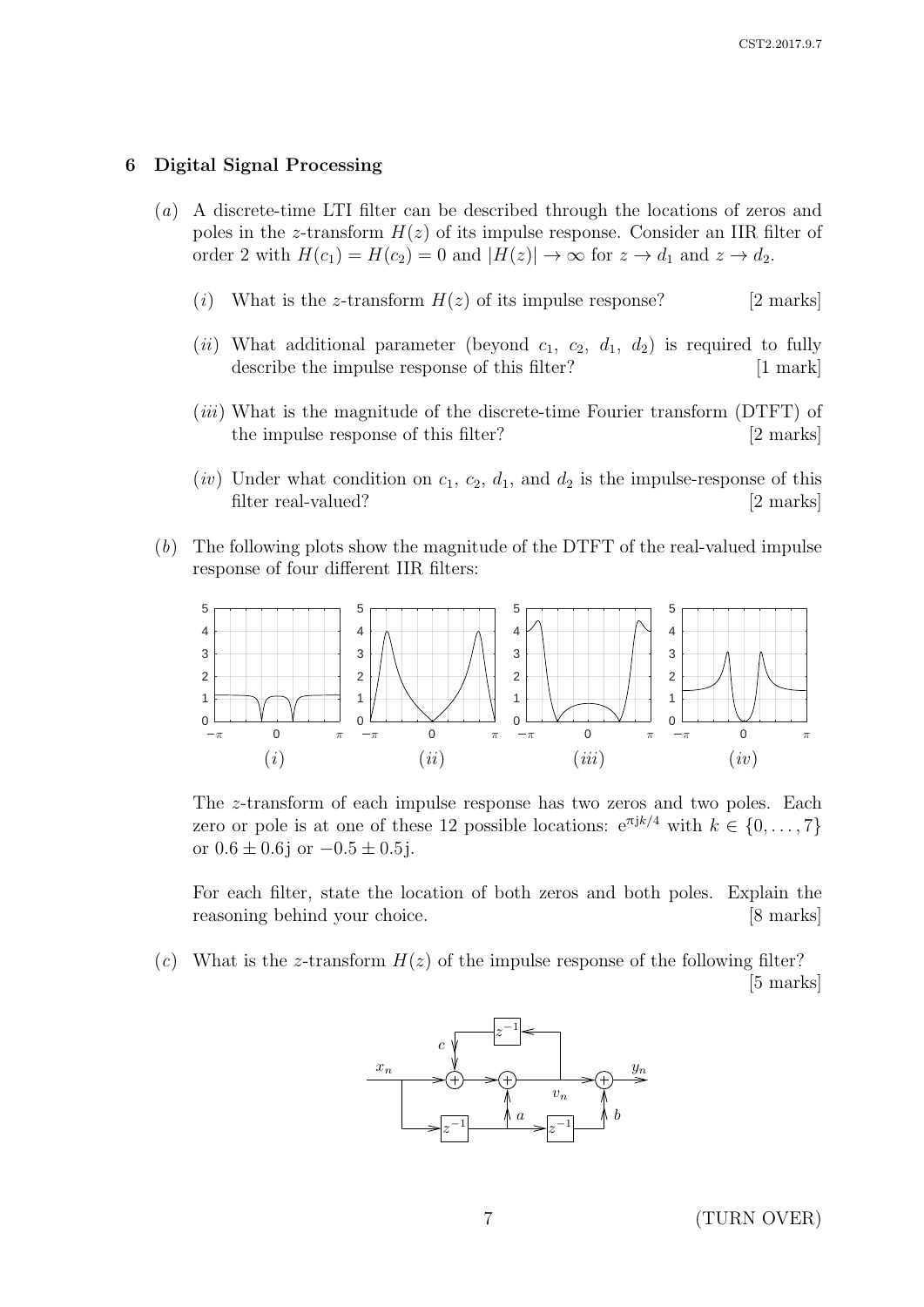## 7 Information Theory

(a) The left panel shows a very noisy cosmic signal  $f(t)$ , within which is buried a coherent quasi-periodic signal emitted by a pulsar (a collapsed neutron star). Write an auto-correlation integral which, when applied to the noisy signal  $f(t)$ , allows the clean quasi-periodic signal in the right panel to be detected in it. Explain why this works, and how computing the Fourier transform  $F(\omega)$  of  $f(t)$ can make the auto-correlation operation efficient. [5 marks]



- (b) X and Y are discrete random variables described by entropies  $H(X)$  and  $H(Y)$ . mutual information  $I(X; Y)$ , conditional entropies  $H(X|Y)$  and  $H(Y|X)$ , and joint entropy  $H(X, Y)$ . Using these quantities as the labels for sets and subsets, with ∪ and ∩, evaluate the following into simpler quantities: [5 marks]
	- $(i)$   $H(X|Y) \cup I(X;Y)$
	- $(ii)$   $(H(X) \cup H(Y)) \cap I(X;Y)$
	- $(iii)$   $(H(X|Y) \cup H(Y|X)) \cap I(X;Y)$
	- $(iv)$   $H(X, Y) H(X|Y)$
	- $(v)$   $H(X|Y) \cap H(Y|X)$
- (c) Explain how dictionary coding as a data compression strategy exploits the sparseness of strings, that is, the fact that the space of possible combinations is only very sparsely populated with those that actually occur. In the case of encoding English text with a coding budget of just 15 bits, contrast the richness of encoding letter-by-letter versus defining 15-bit pointers to a lexicon. How much of English vocabulary can be captured by such a vector quantisation strategy? What added cost does this strategy incur? [5 marks]
- $(d)$  Continuous random variables X and Y both have uniform probability density distributions on some interval. For X,  $p(x) = \frac{1}{2}$  if  $x \in [0,2]$  else 0, while for Y,  $p(y) = \frac{1}{8}$  if  $y \in [0, 8]$  else 0. Calculate the differential entropies  $h(X)$  and  $h(Y)$ . Provide an upper bound on the joint entropy  $h(X, Y)$ , and state the condition for reaching it. [5 marks]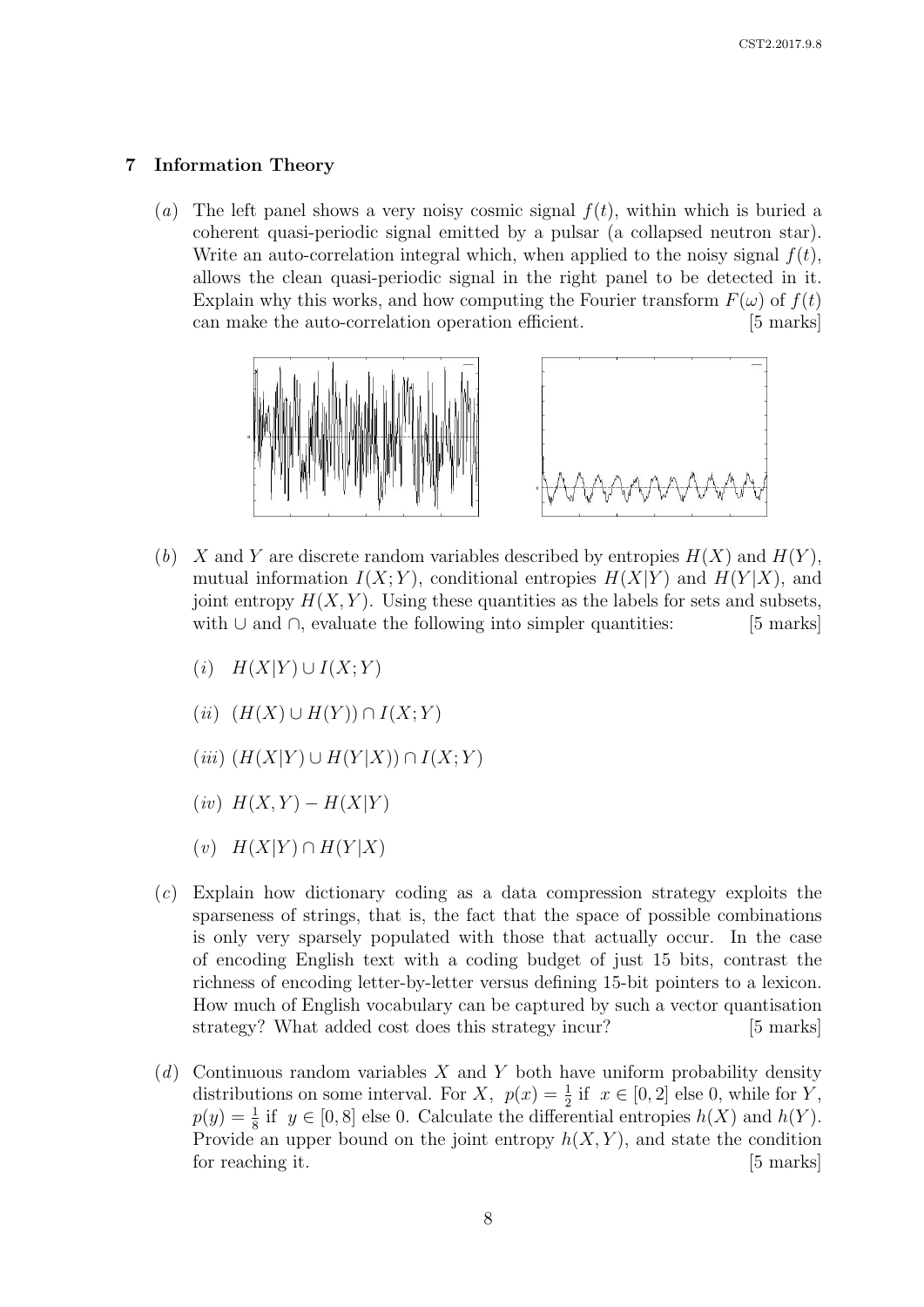## 8 Mobile and Sensor Systems

GoGo Ltd, a travel agent, wants to build a mobile phone app to support their customers' travel needs and to monitor their behaviour while travelling.

- (a) The company has built an app component that uses the phone microphone to detect customer context (e.g., noisy place, cafe ambience) as well as emotions from voice pitch. However, when used in practice by the customers, the accuracy of the detection is much worse than the one obtained in the laboratory environment. Give reasons of why this might happen and possible solutions to improve accuracy. [4 marks]
- (b) Discuss the privacy issues and possible alleviating mechanisms that can be employed when using the phone microphone in the app. [4 marks]
- (c) On mobile devices, power always comes at a premium. Describe how you would design the microphone sensing and inferencing to limit energy usage.

[6 marks]

(d) Customers are generally not keen to use data services abroad as roaming can be expensive. GoGo Ltd would like its app to offer a localised chat feature, allowing customers to send messages to each other without assuming any infrastructure.

Describe how you would design this component with considerations on MAC and networking layers. [6 marks]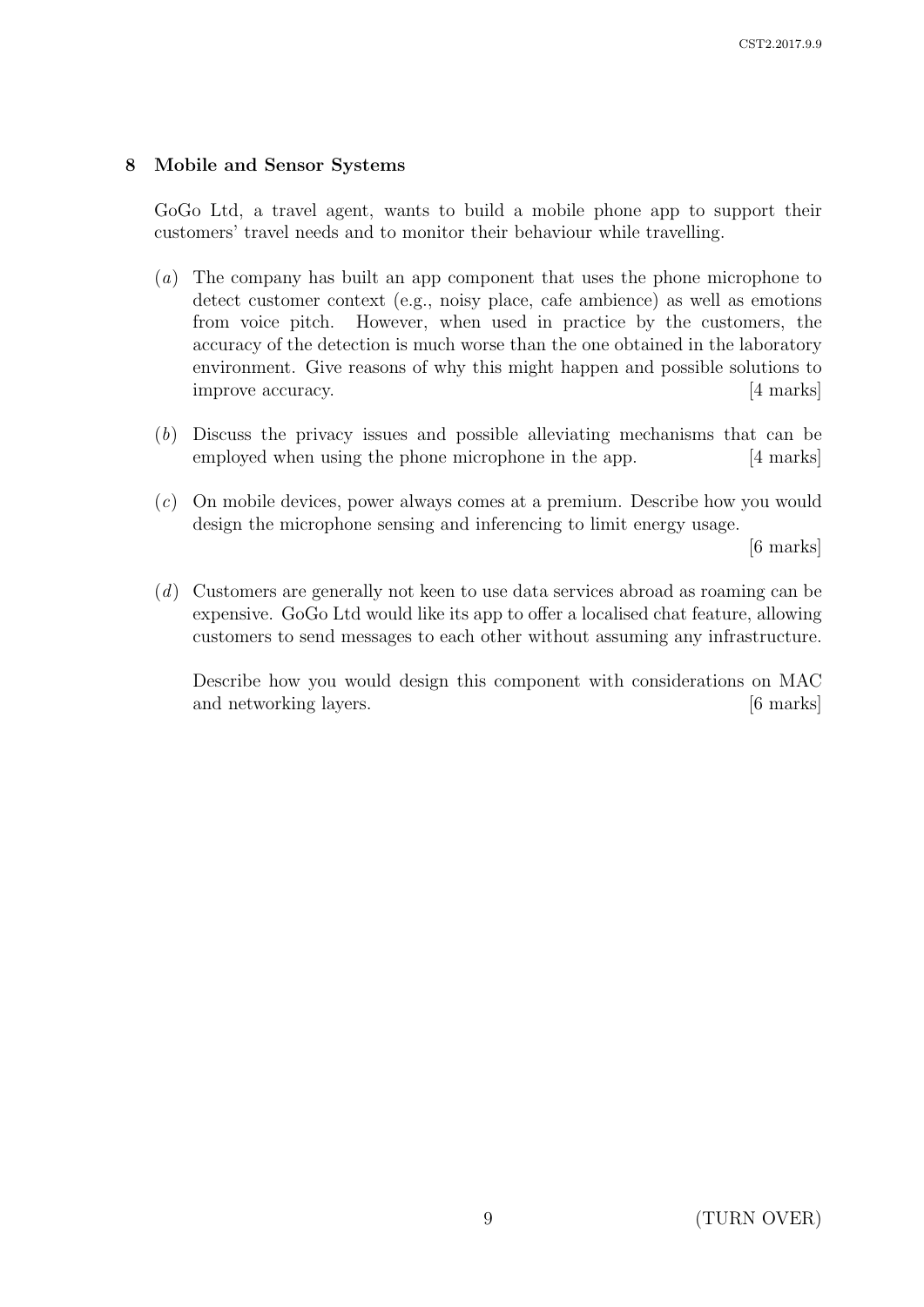#### 9 Natural Language Processing

The goal of automatic summarisation is to produce a short version of a text that contains the most important or relevant information. In multi-document summarisation, we need to aggregate content from multiple documents into one cohesive summary.

- (a) Describe two ways in which multi-document summarisation is more challenging than single-document summarisation. [4 marks]
- (b) In query-focused multi-document summarisation, sentences can be selected for the summary based on maximal marginal relevance (MMR). Give the formula for MMR and explain the intuition behind it. [5 marks]
- (c) The two sentences in each sentence pair below are linked by a particular rhetorical relation. Which rhetorical relation does each sentence pair exhibit?
	- (i) The use of diesel in transport has come under increasing scrutiny in recent years. According to WHO, around three million deaths every year are linked to exposure to outdoor air pollution.
	- (ii) Nitrogen oxides can help form ground level ozone. This can exacerbate breathing difficulties.
	- (iii) Paris has already taken a series of steps to cut the impact of diesel cars and trucks. Vehicles registered before 1997 have already been banned from entering the city.

[1 mark each]

- (d) Briefly discuss how each of the following NLP techniques can be used in extractive summarisation.
	- (i) morphological processing;
	- $(ii)$  syntactic parsing;
	- $(iii)$  lexical and distributional semantics;
	- $(iv)$  discourse parsing, i.e. identification of rhetorical relations.

[2 marks each]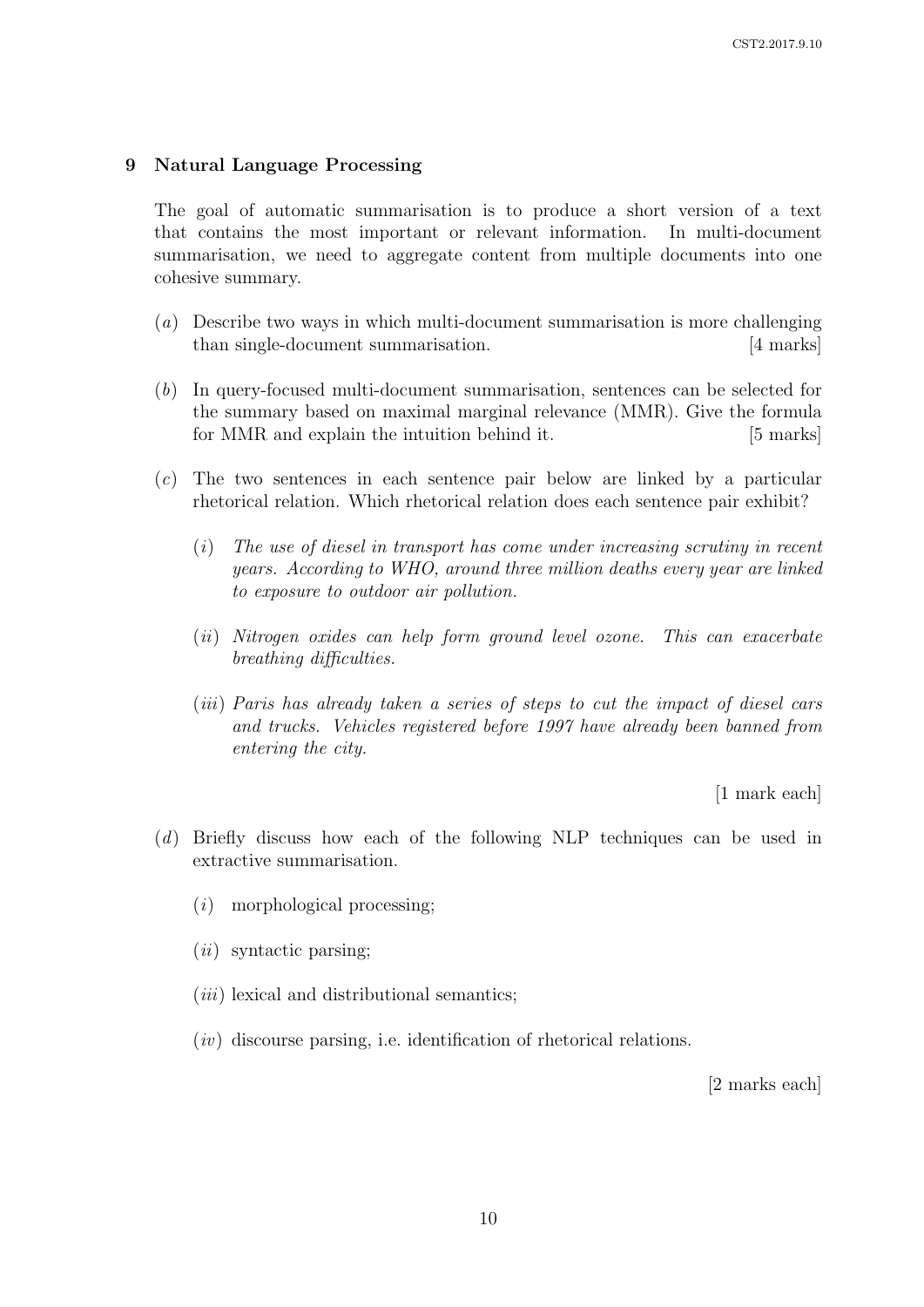## 10 Optimising Compilers

- (a) Liveness and available expression analyses are instances of a general data-flow analysis framework. Describe this framework and contrast its use in these two analyses. [5 marks]
- (b) Describe how liveness analysis can be used to identify two types of data-flow anomaly.  $[2 \text{ marks}]$
- (c) Describe the difference between semantic and syntactic expression availability, giving example pseudo-code. Explain why available expression analysis is safe. [5 marks]
- (d) Available expression analysis can be used to inform common subexpression elimination. Explain why it might be useful to run copy propagation after the this. [3 marks]
- (e) Considering the following code, show that five registers are sufficient to hold its variables. Transform the code to determine the minimum number of registers required.

```
a = func(1);b = func(2);c = a * b;print(b, c);
d = c - a;print(a, d);
e = d - 1;b = c + a;d = e + b;print(d, e);
f = e - 5;print(b, f);
return;
```
[5 marks]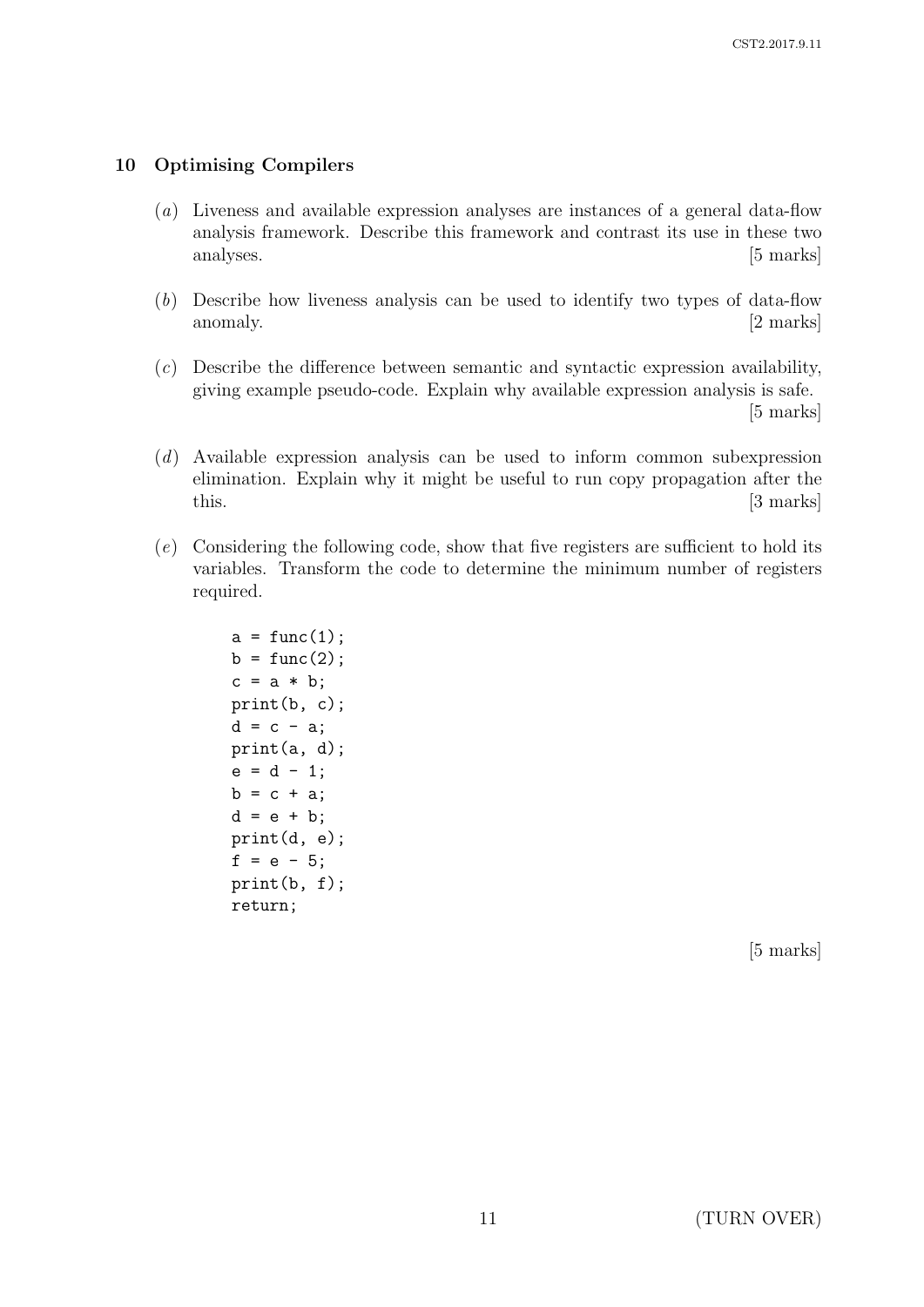#### 11 Principles of Communications

- (a) What are the key differences between the data centre network environment and the broader, general Internet eco-system? How do these lead to simpler choices for offering performance guarantees for traffic? [10 marks]
- (b) Network coding can be used to combine packets redundantly to provide error protection, but also to reduce the number of transmissions and retransmissions necessary. It is used in the transport layer, from each source, and in the network layer, combining data from multiple sources. How might a combination of these techniques simplify buffering in simple wireless devices that you might find in an Internet of Things (IoT) environment? [10 marks]

#### 12 System-on-Chip Design

We require a hardware accelerator to compute

$$
f(x) = \sum_{i=0..7} C[i] \times D[i+x]
$$

where all values are 20-bit signed integers and the array  $C[i]$  contains design-time constants. The array  $D[\]$  will contain 1024 values. We need to evaluate  $f(x)$  as fast as possible. The values of x are unpredictable and one word of  $D$  gets updated by a separate process after every 50 or so evaluations of f. Ignore overflow.

- (a) An early design holds both C and D in a common, single-ported RAM memory (i.e. one with one address bus). Given that single-cycle multiply-accumulate blocks are available, give a rough estimate of the performance of our system in clocks per evaluation. [3 marks]
- (b) Suggest a small change to the early design that improves its performance and estimate the resulting performance. Suggest one or more further sensible improvements and indicate the new performance. [6 marks]
- (c) The output from a High-Level Synthesis (HLS) compiler is generally RTL which is then fed to a logic synthesis compiler. Identify four tasks performed by the combined flow, explaining which stage does which. [4 marks]
- $(d)$  Using a block-structured high-level language like C or Java, or using pseudocode, briefly write an implementation of  $f(x)$  that would be amenable to HLS compilation. State three properties of your implementation that make it likely to be acceptable to an HLS compiler and/or give good performance. What might influence the choice of design from the solution space in part  $(b)$ ? You may ignore the mechanism by which  $D$  is updated. [7 marks]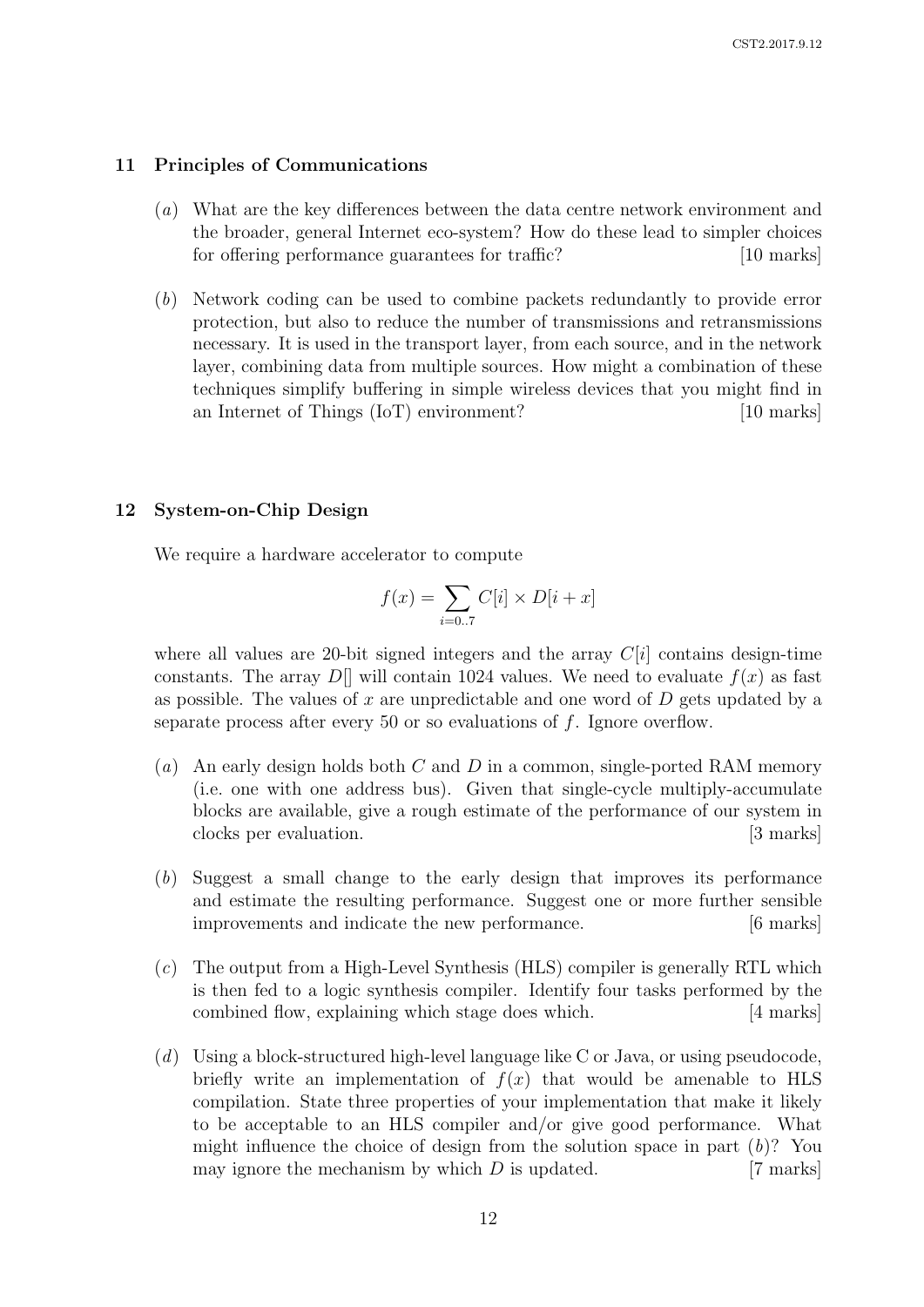#### 13 Hoare Logic and Model Checking

Let  $AP$  be a set of atomic propositions, ranged over by  $p, q$ , and so on. Recall the grammar of Computation Tree Logic (CTL) path and state formulae:

$$
\begin{array}{c} \phi,\psi,\xi::=\Diamond\Phi\mid\Box\Phi\mid\bigcirc\Phi\mid\Phi\;\text{UNITIL }\Psi\\ \Phi,\Psi,\Xi::=\top\mid\bot\mid p\mid\Phi\wedge\Psi\mid\Phi\vee\Psi\mid\Phi\Rightarrow\Psi\mid\neg\Phi\mid\forall\phi\mid\exists\phi\end{array}
$$

(a) Fix a CTL model  $\mathcal{M} = \langle S, S_0, \to, L \rangle$ . Suppose  $\phi$  is a CTL path formula,  $\Phi$  is a CTL state formula, s is a state in S, and  $\pi$  is an infinite path of states of S.

Define the two satisfaction relations  $\mathcal{M}, \pi \models \phi$  and  $\mathcal{M}, s \models \Phi$ , explaining fully any notation that you use and any auxiliary definitions that you make.

[5 marks]

(b) Suppose p, q, and r are atomic propositions taken from the set  $AP$ . Suppose also that we define a CTL model  $\mathcal{M} = \langle S, S_0, \to, \mathcal{L} \rangle$ , where:

$$
S = \{s_0, s_1, s_2, s_3, s_4\} \quad S_0 = \{s_0, s_1\}
$$
  
\n
$$
\rightarrow = \{(s_i, s_j) \mid i + j \text{ is even, for all } 0 \le i \le 4 \text{ and } 0 \le j \le 4\}
$$
  
\n
$$
\mathcal{L}(s_0) = \mathcal{L}(s_2) = \mathcal{L}(s_4) = \{p\} \quad \mathcal{L}(s_3) = \{q\} \quad \mathcal{L}(s_1) = \{q, r\}
$$

For each of the following, identify the set of all states  $s \in S$  for which it holds:

- $(i) \mathcal{M}, s \models \forall \Box p,$
- (ii)  $\mathcal{M}, s \models \exists \Diamond q,$
- $(iii)$   $\mathcal{M}, s \models \exists \bigcap (p \land r)$

Explain fully how you computed your answer in each case. [6 marks]

- (c) Define what it means for two CTL state formulae  $\Phi$  and  $\Psi$  to be semantically equivalent, written  $\Phi \equiv \Psi$ . [3 marks]
- (d) Show that  $(\Phi \vee \Psi) \wedge \Xi$  and  $(\Phi \wedge \Xi) \vee (\Psi \wedge \Xi)$  are semantically equivalent. [6 marks]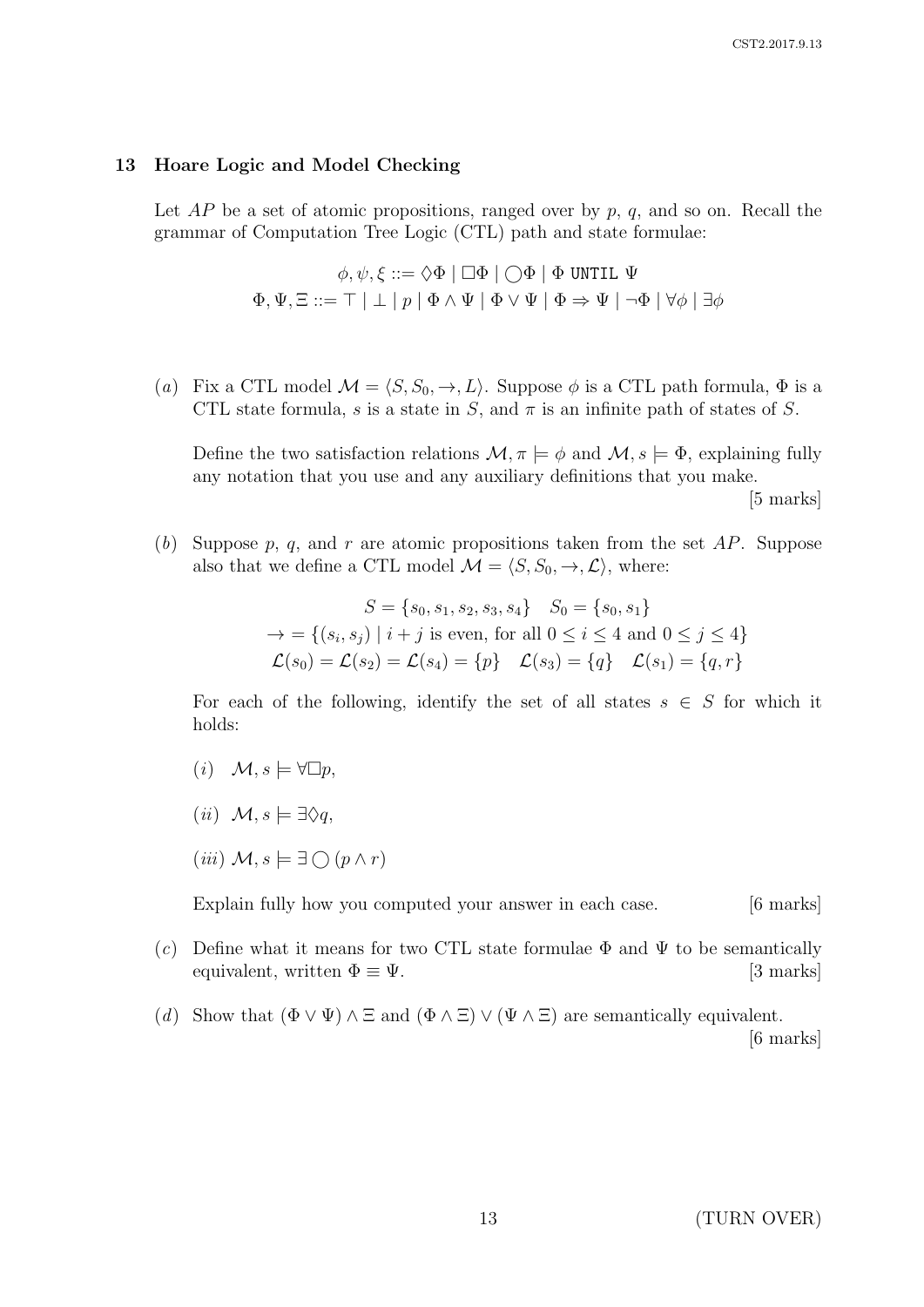#### 14 Topical Issues

Consider a corridor with spotlights embedded along its length in the ceiling. When a user is walking along the corridor the ambient light sensors found in their smartphone will show a peak whenever passing under a spotlight. By thresholding the ambient light sensor we can form a spotlight detection sensor, with two states: {under a spotlight, not under a spotlight}. This question considers how this sensor may assist positioning along a corridor.

- (a) Recursive Bayes filtering is to be used to fuse the sensor measurements to estimate location. Describe the steps and key assumptions made by this filter. Mathematical equations are not required for full marks. [4 marks]
- (b) A corridor is 21 m in length with 6 spotlights, numbered 1–6. They are spaced evenly at  $x=3, 6, 9, 12, 15, 18$  m, where x runs along the corridor and  $x=0$  is the corridor start. Due to a fault lights 4 and 5 are off.
	- (i) Sketch the measurement model for the spotlight detector. Sketch the belief distribution for  $bel(x)$  for the user's location obtained when the detector is turned on and immediately detects a spotlight. [3 marks]
	- $(ii)$  Describe a suitable motion model assuming the smartphone's inertial sensors are used to perform Pedestrian Dead Reckoning (PDR) with a constant step length. Sketch  $bel(x)$  obtained after the phone reports three steps have been taken. [4 marks]
	- (*iii*) Sketch the new **bel**(*x*) obtained when the light positioning sensor now indicates the user is under a spotlight. Explain its relationship to the previous  $\text{bel}(x)$ . [3 marks]
- (c) A Grid filter is an implementation of a recursive Bayes filter where the  $\text{bel}(x)$ distributions are approximated by histograms. Compare the suitability of such a filter for this problem compared to Kalman and Particle filters, paying particular attention to any parameters and their effects. [6 marks]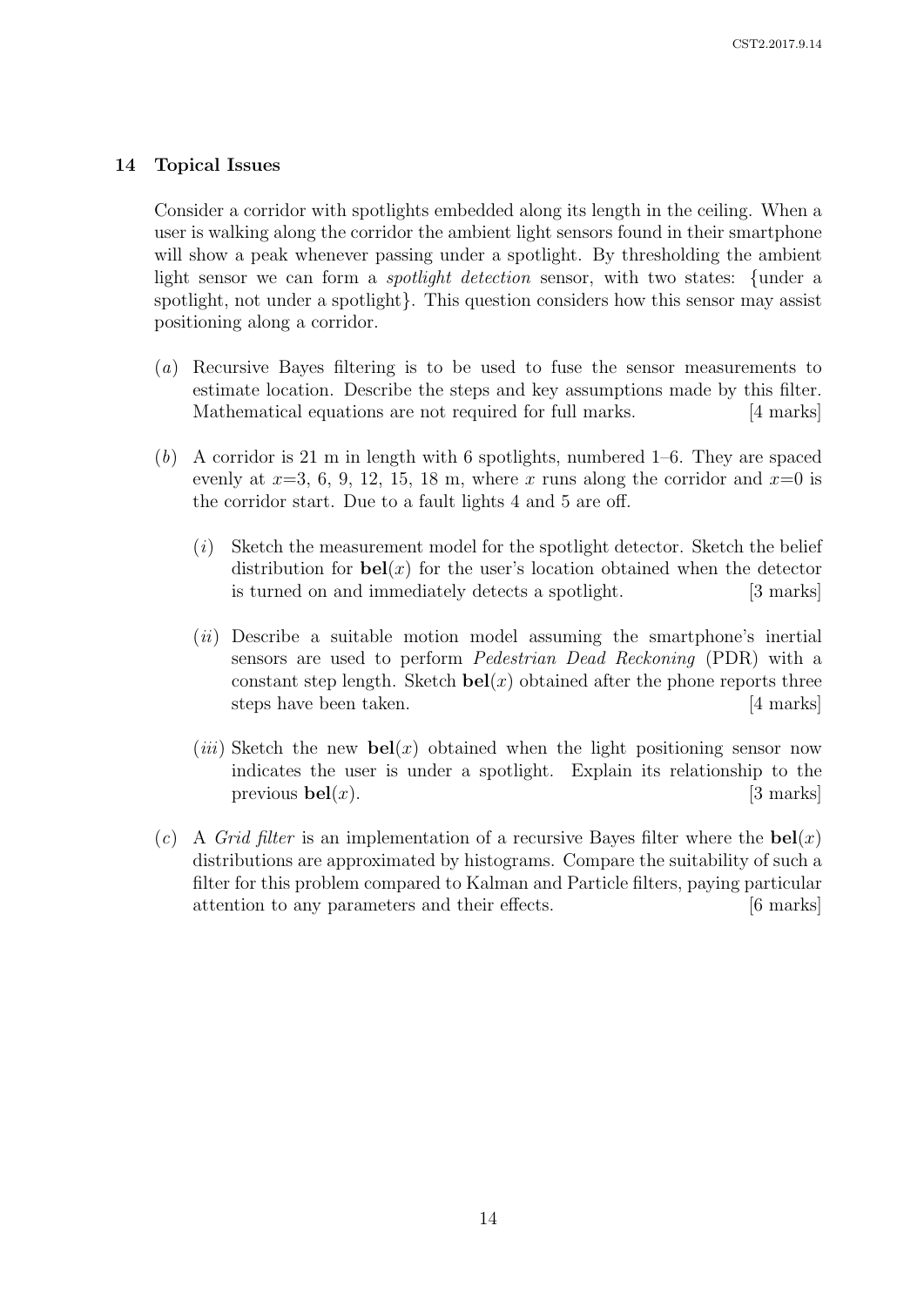#### 15 Topics in Concurrency

Let the pure CCS processes  $P_1, P_2, Q_1$  and  $Q_2$  be as follows.

$$
P_1 \stackrel{\text{def}}{=} a.P_1 + \overline{b}.Q_1 \qquad Q_1 \stackrel{\text{def}}{=} b.P_1
$$
  

$$
P_2 \stackrel{\text{def}}{=} b.Q_2 \qquad Q_2 \stackrel{\text{def}}{=} c.Q_2 + \overline{b}.P_2
$$

The transition system from  $(P_1 \parallel P_2) \setminus \{b\}$  is as follows.



- (a) Give full derivations for the two transitions that start from  $(P_1 \parallel P_2) \setminus \{b\}.$ [5 marks]
- (b) The full modal- $\mu$  calculus has the syntax

$$
A ::= T | S | \neg A | A_1 \wedge A_2 | A_1 \vee A_2 | \langle a \rangle A | [a] A | \nu X.A | \mu X.A | X,
$$

where  $S$  is an arbitrary set of states. Give a semantics to closed formulas without using the abbreviations  $\mu X.A \equiv \neg \nu X.\neg A[\neg X/X]$  and  $[a]A \equiv \neg \langle a \rangle \neg A$ . What condition must be placed on the occurrence of variables and why? [5 marks]

(c) Prove that the operation

 $X \mapsto [a]X$ 

is  $\bigcap$ -continuous. [5 marks]

- 
- (d) Give a modal- $\mu$  formula that is satisfied by a process if, and only if, it is bisimilar to the process  $(P_1 \parallel P_2) \setminus \{b\}$ . You may assume that the process is only capable<br>of actions labelled a, c and  $\tau$ . [5 marks] of actions labelled  $a, c$  and  $\tau$ .